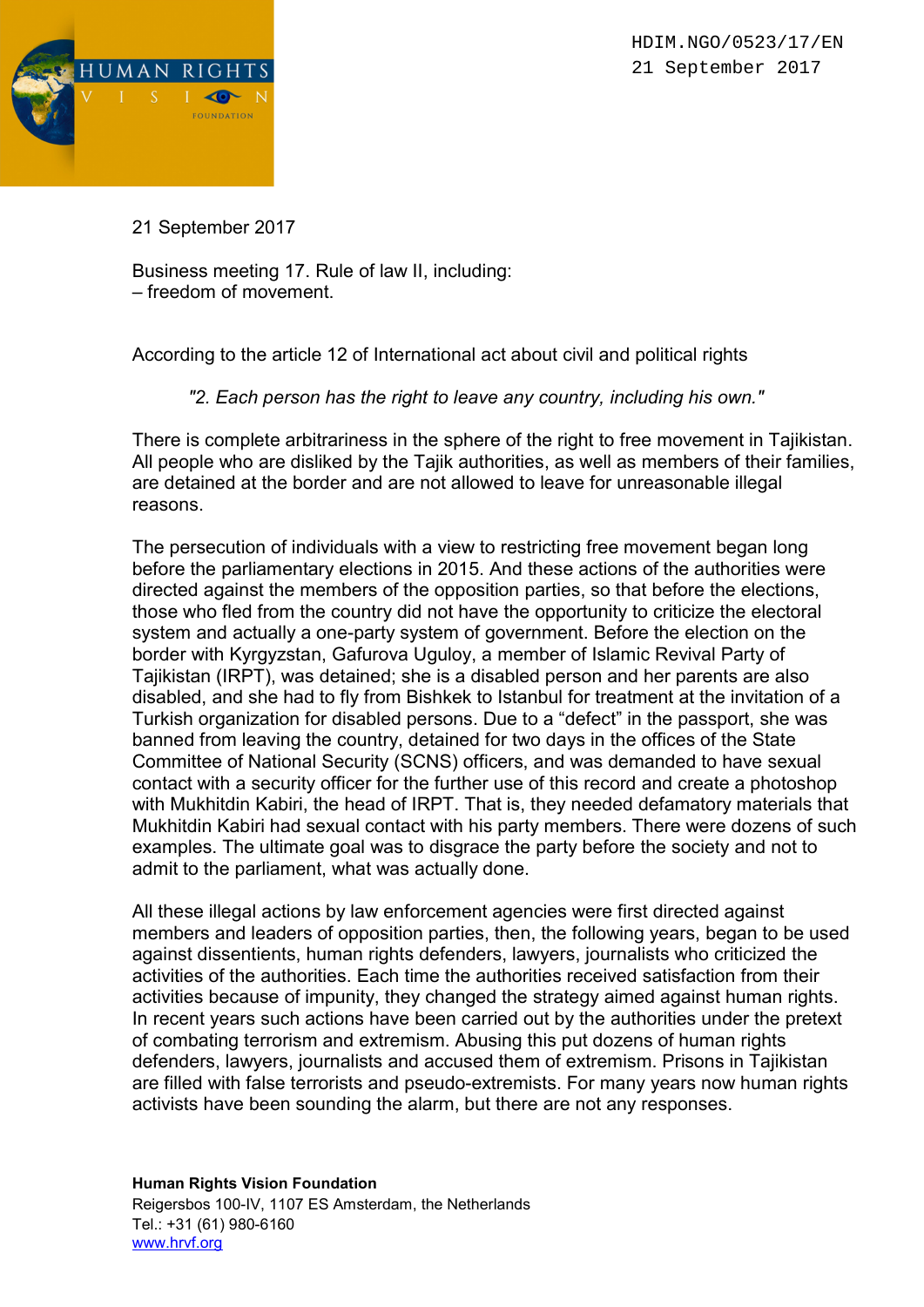On March 8, 2017, the sister of the opposition activist Sharofiddin Gadoev, Hafizamo Gadoeva, who intended to leave the country for Moscow with her children, was removed from the flight because of her brother's political activities. Moreover, after that, the Tajik authorities opened a criminal case against her and requested a large sum of money to suspend the case.

On May 14, 2017, Faiziniso Vokhidova, known for her advocacy and advocacy activities, was detained at the Tajik border by officers of the State Committee for National Security of Tajikistan, when she was traveling to Kyrgyzstan. She was detained for eight hours, first claiming that she had a "defect" in her passport and that she "did not have the right" to leave the country, but then informed her that she was not on the list of exit persons. For some time before the incident on the border, she was interviewed several times by state security officers. Previously, Faiziniso Vokhidova was critical of the imprisonment of her colleague Buzurgmekher Yorov, who was sentenced on the latest news to 28 years of imprisonment at a trial that appears politically motivated.

On July 10, 2017, immediately after the Dortmund conference, Tajik national security officers came to home of the family of Djamshed Yorov, and threatened his wife Dilbar Zukhurova that neither she nor her children had the right to leave the territory of Tajikistan, but for attempting to leave the country they face prison. Moreover, in the case of disobedience, they threatened to rape the 15-year-old daughter of Djamshed. National security officers demanded from Dilbar Zukhurova to divorce with him, promising her, in case of consent, food aid and money. Earlier in February 2017, Dilbar Zukhurova tried to leave Tajikistan, but she was not allowed to even leave the entrance, stopping her on the porch of the house.

However, according to the official version of the Tajik authorities, there are no bans to leave the country against citizens of Tajikistan. Accordingly, all the above examples, according to the words of state agencies, are considered an invented slander. However, there are testimonies of lawyer Djamshed Yorov, who during the period of his detention, the investigator for especially important cases of the General Prosecutor's Office of Tajikistan Ibrohimzoda Ibroghim frankly announced that any attempts by Djamshed Yorov to leave the country would be stopped under the guise of a legitimate reason damage to the passport.

As can be seen from the ongoing events related to arrests at the borders, it is precisely this reason that is used by the border services and security forces.

Family members of Mukhitdin Kabiri are under severe pressure from Tajik state bodies with a complete ban on leaving the country. Ruhullo Tillozoda's wife, Mizhgona Zainutdinova, and their children are not allowed to leave Tajikistan. At the same time, despite the small child's infringement, Mizhgona Zainutdinova is constantly summoned for interrogation to police stations, where she is subjected to extreme psychological pressure through intimidation and threats. As a result of such actions by law enforcement bodies, Mizhgona suffers from psychological distress and wants to commit suicide if the authorities do not stop the pressure. Another daughter-in-law of Mukhitdin Kabiri, Umeda Nematova, wife of Muhammad Tillazoda, also has no right to leave Tajikistan, and is under close surveillance of the SCNS.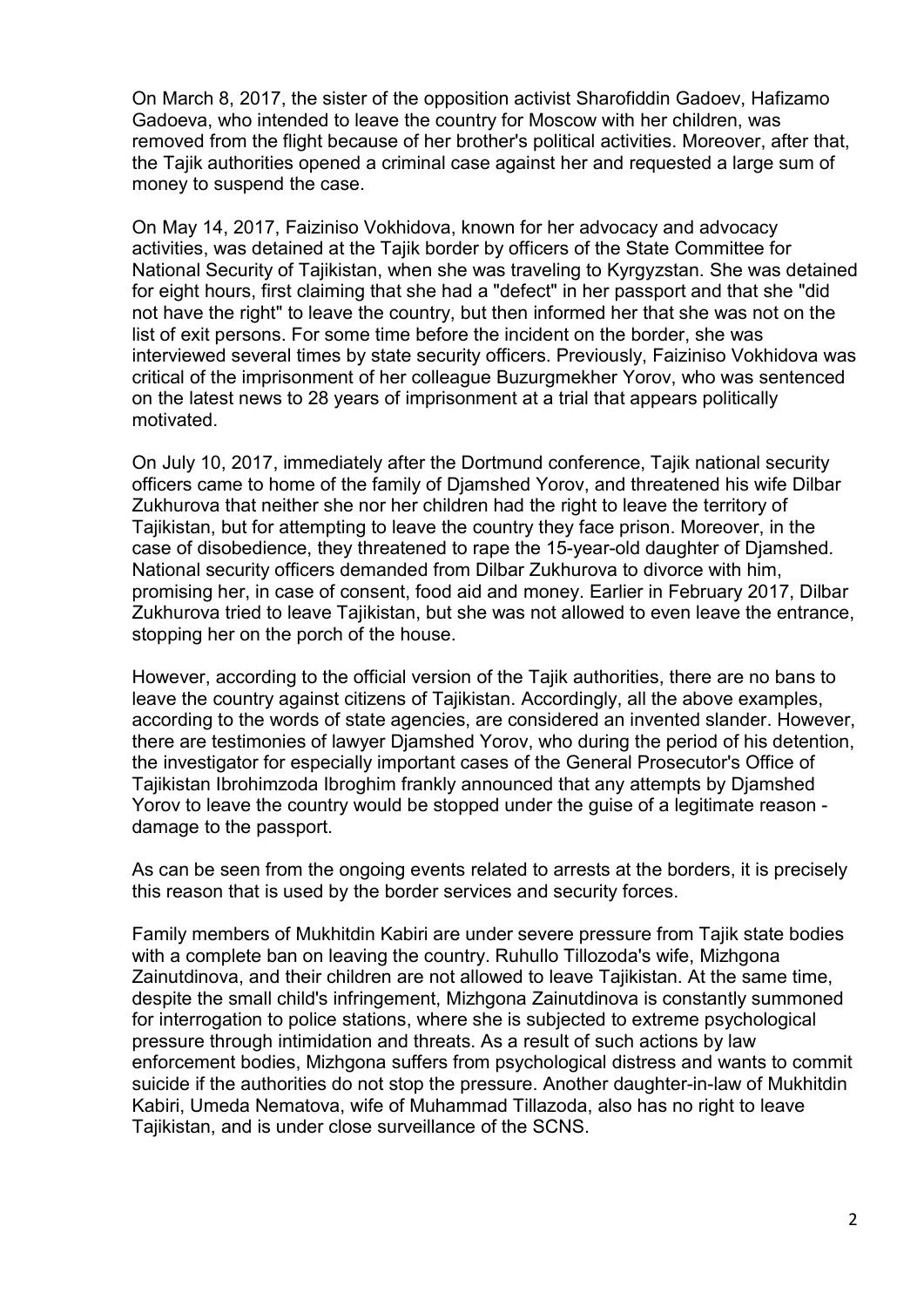Brother Mukhitdin Kabiri, Safar Kabirov, suffers from liver disease and rheumatism and cannot go on treatment. The Tajik authorities, not taking into account his state of health, they took his passport from him and did not allowed to leave the country.

In the same situation is the wife of Muhammadsoli Kabirov, another brother of Mukhitdin Kabiri, Dilorom Kurbonov, who suffers from a cancer and cannot leave the country for treatment.

Ubaidullo Imamov, the son of Rustam Imamov, a member of the IRPT convicted for political reasons, is also not allowed to leave the country.

Masnavihon Fayzrakhmonova, born in 1956, the mother of Mahmudjon Fayzrakhmon, the IRPP Press Secretary, an elderly woman, was repeatedly subjected to hard questioning by law enforcement agencies, which greatly affected her physical and psychological health, including the fact that she said she was ready to lay hands on themselves if the authorities do not stop constant pressure, insults and threats and will not allow them to leave the country.

On April 25, 2017, Tajik oppositionist Sobir Valiev arrived in Istanbul from Vilnius, but he was refused entry to the country by the Turkish border service. The reason for the refusal was that the name of Sobir Valiyev was included in the so-called list of "unreliable" persons. Such lists, consisting of political activists and relatives of avtivists, are distributed by the Tajik authorities along the lines of special services of the CIS countries and the Middle East.

August 6, 2017, the sister of Abdusator Boboyev, a member of the IRPT, Mohisham Boboyev, Tajik authorities withdrew her from the flight 105 of Dushanbe-Tehran because of her brother's political activities.

Shabnam Khudoydodova has not been able to take her 10-year-old child from Tajikistan for the second year already. Government forces are taking away the visa and all the documents of the child and grandmother, who was supposed to accompany the child to Poland, they do not let out of the country. Also, at the beginning of the school year, Shabnam Khudoydodova sent a money transfer for her daughter, so that she could buy school supplies. However, the authority confiscated money directly from the bank explaining this by the fact that a criminal case has been instituted against a mother of a child in Tajikistan, the sanctions of an article of which provides for the confiscation of property and she is on the international wanted list. Although in 2012, in the light of the adoption of the law on amendments to the Criminal Code of the Republic of Tajikistan, confiscation of property as an aggravating circumstance and double punishment is excluded from the Code.

Every such detention and restriction in movement is accompanied by a lack of legitimate explanations or reasons. Violation of the human right to free movement occurs in the frankest way and is connected with the political or human rights activities of people.

In this regard, we call on the Tajik authorities to stop the permanent violation of the human right to free movement and to provide free access to entry and exit to oppositionists, human rights defenders and their relatives.